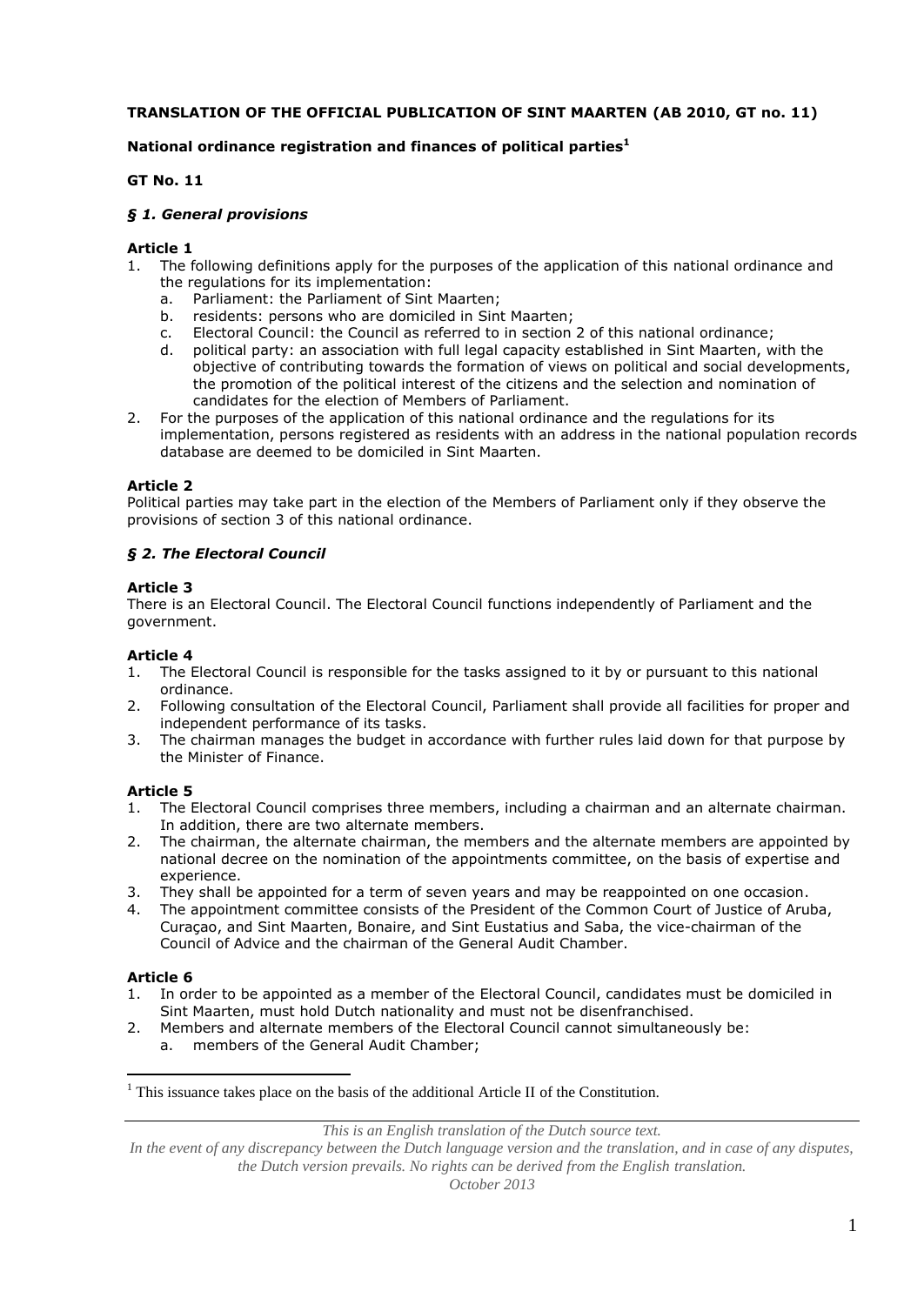- b. ministers;
- c. minister plenipotentiary;<br>d. civil servants in active se
- civil servants in active service:
- e. members of the judiciary;<br>f. Attorney-General or Solici
- Attorney-General or Solicitor-General of the Common Court of Justice;
- g. Members of Parliament;<br>h. Ombudsman:
- Ombudsman;
- i. members of the central electoral committee.
- 3. For the purposes of this Article, a 'civil servant', referred to in paragraph 1(d) is equated with persons who are employed in the service of the national administration under a civil law employment contract.
- 4. A member or alternate member of the Electoral Council shall also hold no position or office, the performance of which is undesirable with a view to proper performance of his office or the maintenance of his impartiality and independence or of confidence therein.

- 1. Spouses and relatives by blood or affinity to the second degree may not serve as members or alternate members of the Electoral Council at the same time.
- 2. If the marriage is entered into after the appointment, the youngest spouse shall resign from his or her office.
- 3. In the case of kinship arising after the appointment, a person whose kinship arises through marriage shall resign from his office.
- 4. The kinship ceases through dissolution or nullification of the marriage that gave rise to it.

## **Article 8**

Before accepting their appointment, members and alternate members of the Electoral Council shall take the following oath of office (declaration or affirmation) before the Governor:

'I swear (declare) that I shall not accept any pledge or gift of any reference from any person whatsoever, directly or indirectly, in order to take or refrain from any action of any reference in this position. I swear (affirm) my loyalty to the Monarch and the Charter for the Kingdom, that I shall always help to uphold the Constitution of Sint Maarten and shall support the welfare of Sint Maarten to the best of my ability.

So help me God Almighty.

(This I declare and affirm)!'

## **Article 9**

- 1. Members and alternate members of the Electoral Council shall be suspended by national decree, at the proposal of the appointment committee, stating the reasons:
	- a. if they are held in pre-trial detention;
	- b. if a pre-trial judicial investigation is opened against them in relation to a criminal offence;
	- c. if they are convicted of a criminal offence by a court decision that has not become final, or if a measure resulting in the deprivation of their liberty is imposed by such a decision;
	- d. if they are placed in receivership, declared bankrupt, are granted a moratorium on payments or are committed in relation to debt by a court decision that has not become final.
	- e. the members and alternate members of the Electoral Council may be suspended by national decree, at the proposal of the appointment committee, stating the reasons, if there are serious suspicions of the existence of facts or circumstances that could lead to their dismissal, other than the cases as referred to in Article  $10(1)(a)$  and  $10(1)(b)$  and Article 10(2).

## **Article 10**

- 1. Members and alternate members of the Electoral Council shall be dismissed by national decree, at the proposal of the appointment committee, stating the reasons:
	-
	- a. at their own request;<br>b. on reaching the age of on reaching the age of 70;
	- c. if they are convicted of a criminal offence by a court decision that has become final, or if a measure resulting in the deprivation of their liberty is imposed by such a decision;

*This is an English translation of the Dutch source text.*

In the event of any discrepancy between the Dutch language version and the translation, and in case of any disputes, *the Dutch version prevails. No rights can be derived from the English translation.*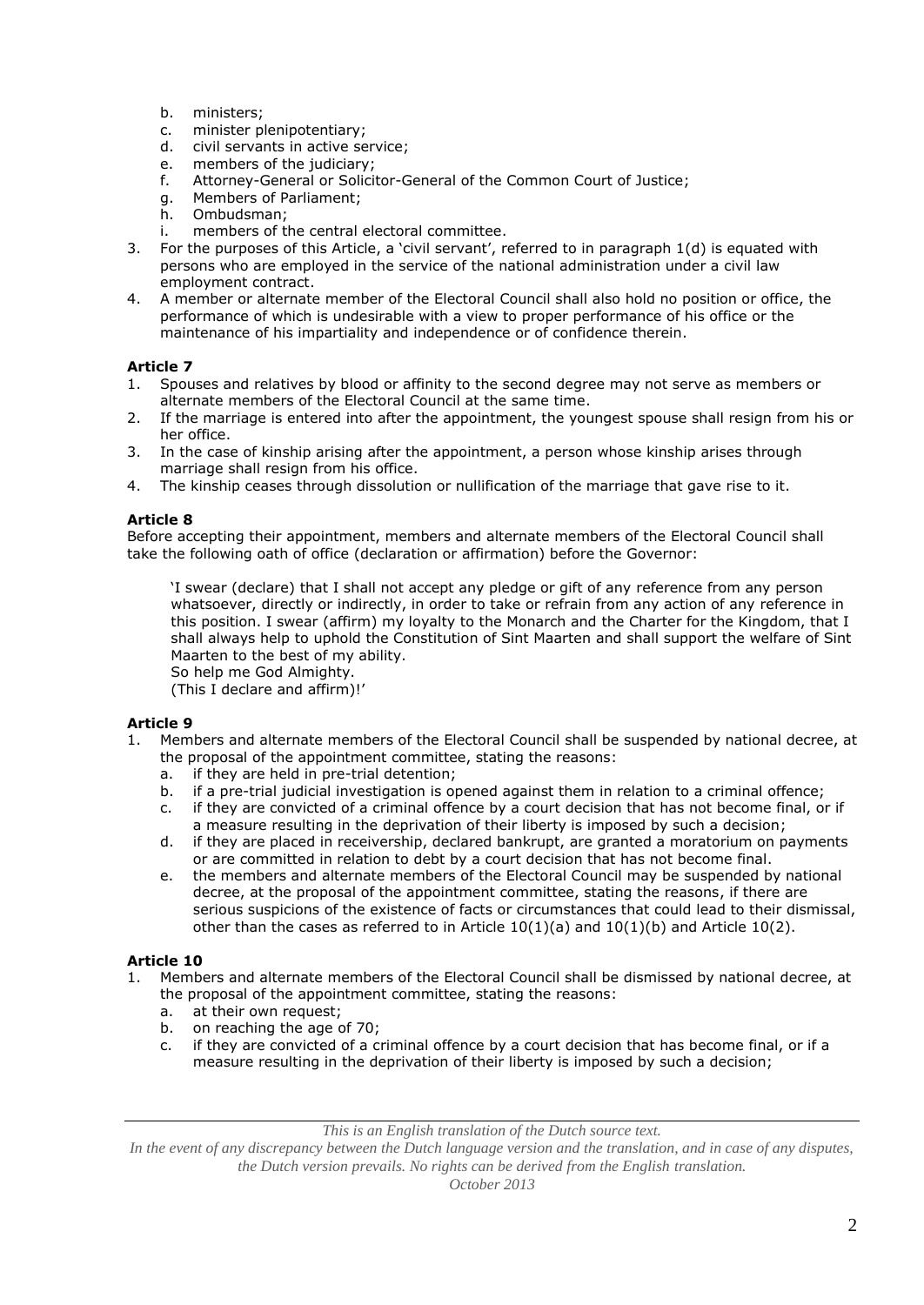- d. if they are placed in receivership, declared bankrupt, are granted a moratorium on payments or are committed in relation to debt by a final court decision;
- e. if they become permanently unable to perform their official duties due to illness or a disorder;
- f. on acceptance of an office or position that is incompatible with membership of the Electoral Council pursuant to Article 6;
- g. on the loss of domicile or Dutch nationality.
- 2. Members and alternate members of the Electoral Council may be dismissed by national decree, stating the reasons, if they are unable to perform their official duties properly due to persistent illness or geriatric complaints.

If there is an intention to suspend or dismiss a member or alternate member of the Electoral Council, other than in the cases as referred to in Article  $10(1)(a)$  and  $10(1)(b)$ , the person concerned shall be given an opportunity to present his view on this.

# **Article 12**

The financial provisions for members and alternate members of the Electoral Council shall be regulated by national decree, containing general measures.

# **Article 13**

Resolutions of the Electoral Council shall be carried by a majority of the votes cast.

# *§ 3. Registration of political parties*

## **Article 14**

- 1. A political party wishing to take part in the elections for Parliament must be registered by the Electoral Council in observance of the provisions of this section.
- 2. The Electoral Council shall maintain a register of political parties and of references to political parties, including authorised representatives and alternate authorised representatives.

# **Article 15**

- 1. In order to be registered by the Electoral Council a political party must be formed by notarised deed containing the Articles of the association.
- 2. The Articles of Association shall in any event contain provisions concerning:
	- a. the name of the political party;<br>b. the objective of the political pai
	- the objective of the political party;
	- c. the names and the towns of residence of the senior managers and the other officials required by law or by the Articles of Association;
	- d. the obligations of the members to the party, or the way in which such obligations can be imposed;
	- e. the way in which membership is obtained and terminated;
	- f. the method for convening the general meeting;
	- g. the powers of the general meeting;
	- h. the method of appointment and dismissal of the managers;
	- i. the regulations for representative authorisation;
	- j. the financial resources and their management;
	- k. a restriction on membership authorised to vote to persons who are authorised to vote in elections for Members of Parliament;
	- l. the obligation to publish a political programme in good time before the elections;
	- m. the procedure for drawing up lists of candidate for the parliamentary elections;
	- n. the power to amend the Articles of Association;
	- o. the dissolution of the association;
	- p. the beneficiary of any surplus following settlement in the event of the dissolution of the association and the manner in which that beneficiary shall be determined.

## **Article 16**

1. An application for registration must be submitted to the Electoral Council in writing.

*This is an English translation of the Dutch source text.*

In the event of any discrepancy between the Dutch language version and the translation, and in case of any disputes, *the Dutch version prevails. No rights can be derived from the English translation.*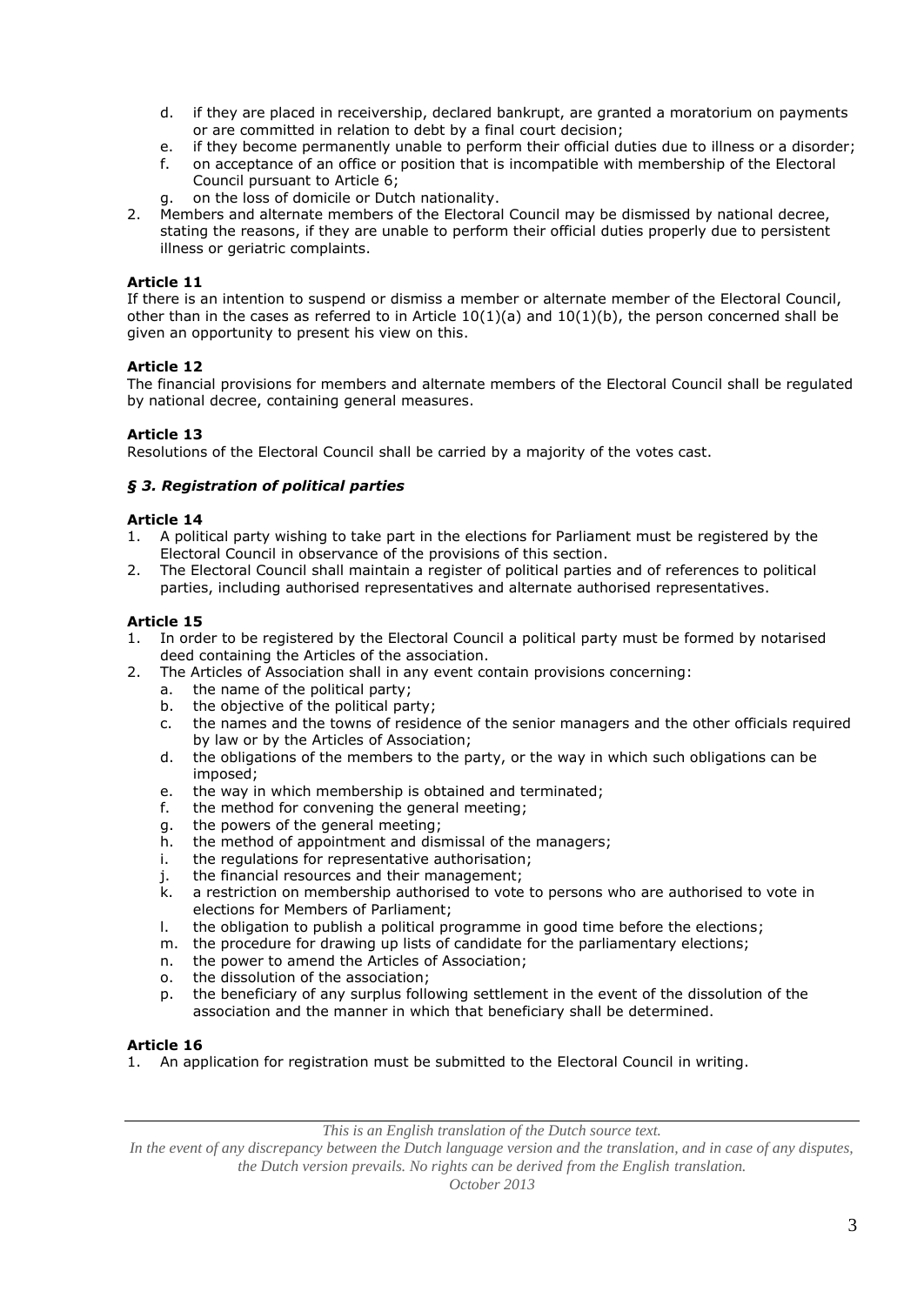2. An application for registration submitted less than six weeks prior to the nomination date shall not be processed for the next election.

## **Article 17**

The following shall be submitted with the application for registration:

- a. a copy of the notarised deed containing the Articles of Association.
- b. a declaration from the political party, containing the appointment of its authorised representative and alternate representative to the Electoral Council, which applies until the declaration is replaced.

## **Article 18**

- 1. The political party's authorised representative and alternate representative to the Electoral Council must be entitled to vote in parliamentary elections.
- 2. An authorised representative or alternate representative may act as such for one political party only.
- 3. The authorised representative may act as an observer at meetings of the Electoral Council at which the registration of the relevant political party and its finances are discussed and at which decisions on this are taken.

# **Article 19**

- 1. The Electoral Council decides on a complete application within three weeks of its receipt.
- 2. If the application or accompanying documents require improvement, instead of giving its decision on the application, the Electoral Council shall grant the applicant an opportunity to improve the application or the accompanying documents within one week of notification thereof. In that case, the Council shall issue a decision within three weeks of the receipt of the additions or improvements.
- 3. The Electoral Council shall reject an application for registration if the requirements of this national ordinance are not met.

## **Article 20**

- 1. An application for the registration of a political party includes an application for registration of the reference that shall be placed above the lists of candidates to be submitted by the political party.
- 2. Without prejudice to Article 19(3), the Electoral Council shall reject an application if the reference a. contains more than 15 letters or other characters;
	- b. is fully or primarily consistent with a reference of another political party that is already registered, or with a reference for which an application for registration has already been submitted earlier pursuant to this Article and confusion is to be feared as a result;
	- c. is misleading for voters in another sense;
	- d. is counter to public order.

## **Article 21**

A political party may submit an application to the Electoral Council in writing for an amendment of a registered reference. Articles 16(2) and 20(2) are likewise applicable to the application.

# **Article 22**

- 1. The Electoral Council shall resolve to cancel the registration of a political party if:
	- a. the party has submitted a request for this;
	- b. the party has ceased to exist;
	- c. the Articles of Association of the party have been amended in such a manner that they no longer comply with the requirements of this national ordinance;
	- d. the association is dissolved.
- 2. The Electoral Council shall resolve to scrap the registered reference of a political party:
	- a. in the cases referred to in paragraph 1;
	- b. if the party failed to submit a list of candidates for the last parliamentary election.

## **Article 23**

On the amendment of its Articles of Association, a registered political party shall send the Electoral Council a copy of the notarised deed in which the amendment is laid down.

*This is an English translation of the Dutch source text.*

*In the event of any discrepancy between the Dutch language version and the translation, and in case of any disputes, the Dutch version prevails. No rights can be derived from the English translation.*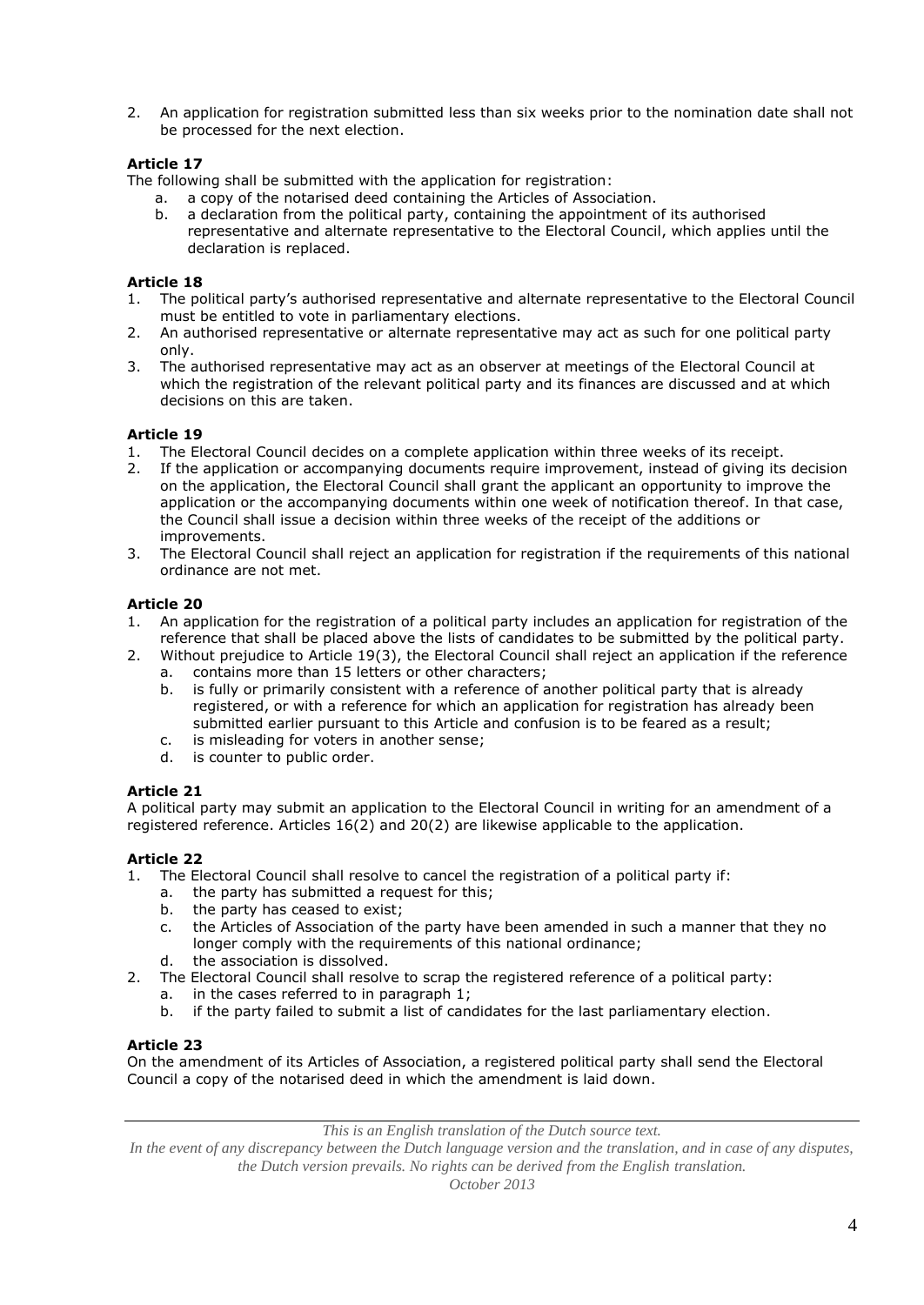- 1. The decision of the Electoral Council on an application from a political party for registration and regarding an application to register a reference of a political party or to alter a reference shall be issued to the applicant and the central electoral committee, referred to in Article 12 of the Election Ordinance in writing without delay, and shall be published as soon as possible in the publication in which the country publishes official notices, as well as in one or more national daily newspapers.
- 2. The Articles of Association of a political party, as well as amendments to these, shall be published at the party's expense in the publication in which the country publishes official notices.

## **Article 25**

- 1. An interested party may file an appeal against a decision pursuant to this section of the Electoral Council with the Court of First Instance.
- 2. The appeal must be submitted no later than the sixth day following the date of the publication in which the country publishes official notices and in which the decision is included.
- 3. No appeal is open against the decision of the Court of First Instance.

#### *§ 4. The financial administration of political parties*

#### **Article 26**

- 1. The management of a registered political party shall keep financial accounts such that all rights and obligations and the payments and receipts can be ascertained at all times.
- 2. The accounts and the accompanying documents shall be kept for at least five years.

#### **Article 27**

Each year before 1 April, the registered political party shall send the Electoral Council an annual report including at least the following information:

- a. the composition of the management during that year;
- b. the number of contributing members at the start and end of that year;
- c. the amount of the contribution during that year;
- d. the activities performed by the party during that year.

#### **Article 28**

- 1. The annual report shall be accompanied by financial statements, at least including:
	- a. the financial position at the start and end of the year;
	- b. a specified statement of income and expenditure, as well as an auditors report by a chartered accountant concerning whether the financial statements present a true and fair view;
	- c. donations of ANG 5,000 or more from a source other than a natural person;
	- d. the total donations, other than contributions from party members.
- 2. On the disclosure of donations as referred to in paragraph 1c, the amount, the date on which the donation was made and the name of the donor shall be reported. If the donor has objected to the disclosure of its name, this may be omitted, on the understanding that in that case, a reference shall be provided of the category of institutions to which the donor belongs.

#### **Article 29**

The Electoral Council shall send the financial report to the General Audit Chamber in order to verify the accuracy of the information in the aforementioned report. The General Audit Chamber shall send its advisory report to the Electoral Council.

#### **Article 30**

The Electoral Council shall ensure that the annual report and the financial statements are available for public inspection.

#### **Article 31**

The Electoral Council may impose further rules regarding the financial accounts, the annual report and the financial statements. Before taking effect, these rules require approval by national decree.

*This is an English translation of the Dutch source text.*

*In the event of any discrepancy between the Dutch language version and the translation, and in case of any disputes, the Dutch version prevails. No rights can be derived from the English translation.*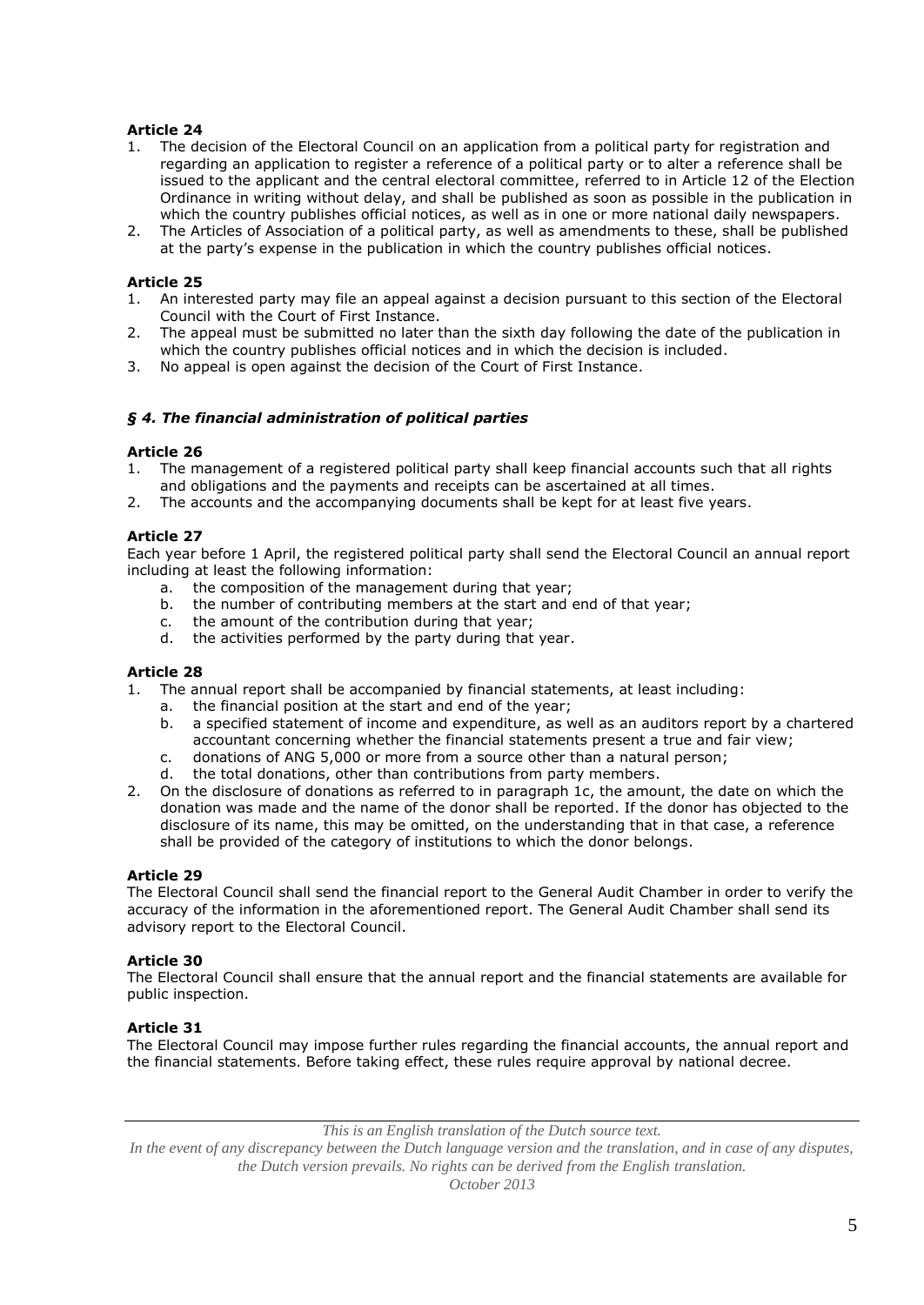## *§ 5. Donations to registered political parties and candidates*

# **Article 32**

- 1. For the purpose of the application of this section, 'donations' refers to all sums of money received by a registered political party or a candidate and goods and services provided that are valuable in money, for which no consideration, or no equivalent financial consideration or consideration valuable in money is paid.
- 2. With a non-equivalent consideration, the amount of the donation is deemed to be the difference between the usual market price and the price actually paid.

# **Article 33**

- 1. A political party shall maintain permanent chronological records of all donations received.
- 2. Candidates for membership of Parliament shall maintain records of all donations that they receive from the date of their appointment by the party management to the date of the election.

# **Article 34**

- 1. The record of each donation shall state:
	- a. the name and address of the person, company or institution that made the donation;
	- b. the amount or value of the donation;
	- c. the date of the donation.
- 2. Paragraph 1 applies to returned donations in cash that exceed a sum of ANG 5,000.

# **Article 35**

- 1. A political party or a candidate shall accept donations of a sum or a value in excess of ANG 5,000 only if these originate from:
	- a. enfranchised residents of Sint Maarten;
	- b. non-Dutch residents of Sint Maarten who were residents for at least five years prior to the date on which the donation was made;
	- c. legal persons and social organisations registered in Sint Maarten.
- 2. A political party and a candidate shall not accept donations from legal persons in which the country participates or from institutions subsidised by the government.

## **Article 36**

Donations made to a natural person, legal person or organisation with the intention that such donations shall benefit a political party or candidate are regarded as donations to the relevant party or candidate.

## **Article 37**

- 1. Each year before 1 February, a party shall submit to the Electoral Council a copy of the section of the records kept by the party concerning the preceding year, accompanied by a declaration signed by the party.
- 2. Within a month following the date of the parliamentary elections, a candidate shall submit to the Electoral Council a copy of the records of donations kept by the candidate, accompanied by a declaration signed by the candidate.

## **Article 38**

- 1. At the request of the Electoral Council, the General Audit Chamber shall examine the accuracy of the statements made.
- 2. The political parties and the candidates shall provide all information required for the examination as referred to in paragraph 1 and shall provide access to their financial accounts.

## **Article 39**

- 1. The General Audit Chamber shall record the outcome of its examination referred to in Article 38(1), in a report.
- 2. The Electoral Council shall make an anonymised summary of the report available for public inspection.

## **Article 40**

*This is an English translation of the Dutch source text.*

In the event of any discrepancy between the Dutch language version and the translation, and in case of any disputes, *the Dutch version prevails. No rights can be derived from the English translation.*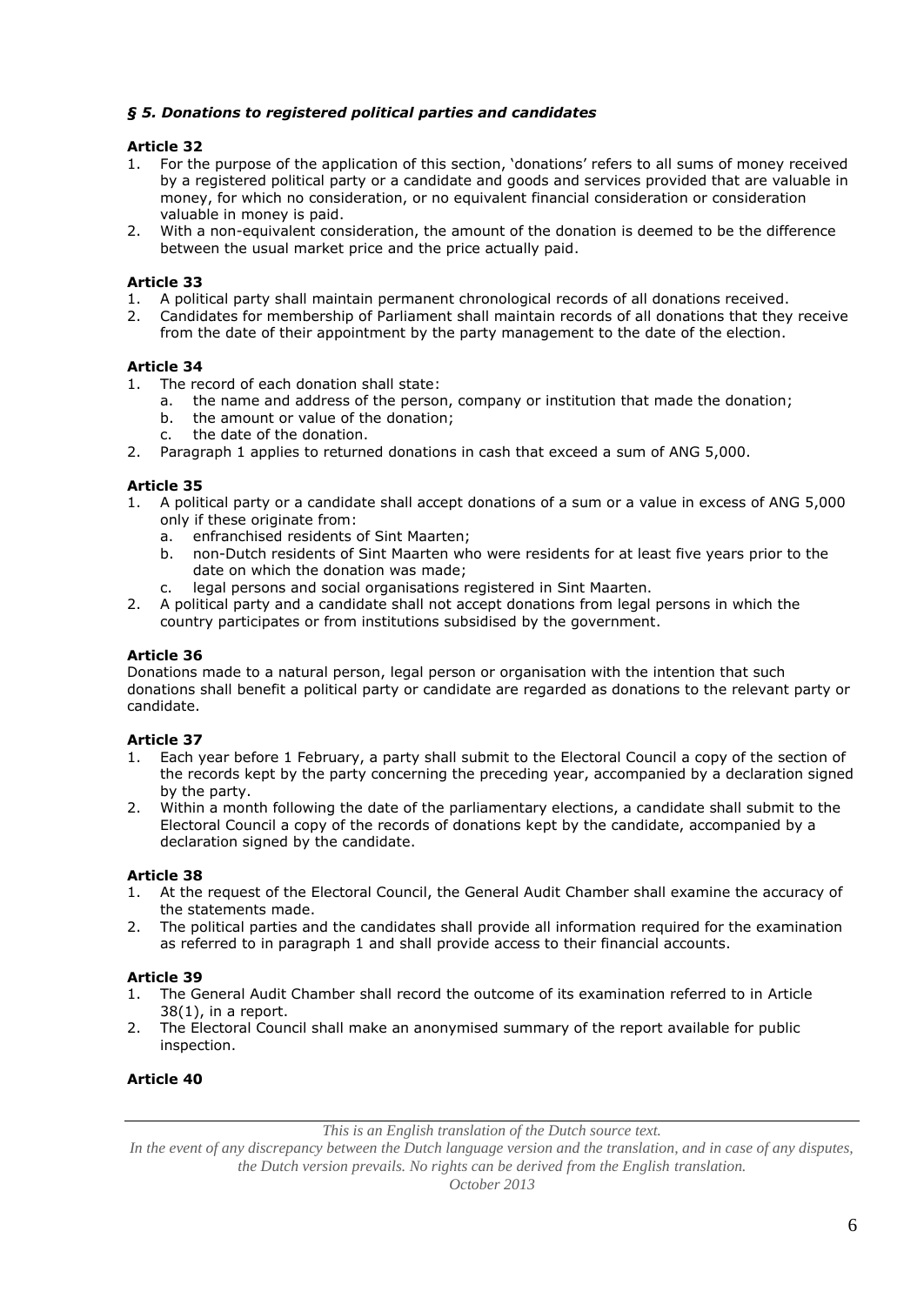- 1. Political parties and candidates shall keep the records of donations for at least five years.
- 2. Copies of sections of records transferred to the Electoral Council shall be destroyed at the end of five years.

- 1. In any calendar year, donations as referred to in Article 32, made to the same political party by a person, company or institution shall not exceed a total sum or value of ANG 30,000.
- 2. In any calendar year, donations as referred to in Article 32, made to a candidate of a political party by a person, company or institution shall not exceed a total sum or value of ANG 20,000.
- 3. In any calendar year, donations made to the same political party and to candidates of that same political party by a person, company or institution shall not exceed a total sum of ANG 50,000.
- 4. Donations in excess of the maximum set in paragraphs 1, 2 or 3 shall not be accepted or shall be returned to the donor.

# **Article 42**

- 1. Cash donations to a political party or a candidate in excess of ANG 5,000 are prohibited.<br>2. Donations as referred to in paragraph 1 shall not be accepted by a political party or cand
- 2. Donations as referred to in paragraph 1 shall not be accepted by a political party or candidate, or shall be returned to the donor.

# *§ 6. Supervision and enforcement*

## **Article 43**

- 1. The Electoral Council is responsible for supervision of compliance with the rules laid down by or pursuant to this national ordinance.
- 2. The Electoral Council is authorised, to the extent that this can reasonably be deemed to be necessary for the performance of its duties:
	- a. To request all information;
	- b. To require access to all books, documents and other data carriers and to take copies of these or to temporarily remove them for that purpose.
- 3. All persons shall provide the assistance required by the Electoral Council.

# **Article 44**

- 1. The Electoral Council may impose an order subject to penalty with regard to infringements of a regulation imposed by Articles 26, 27, 28, 33, 34, 35, 37, 38(2), 40, 41, 42 and 43.
- 2. An order subject to penalty serves to reverse the infringement or to prevent further infringement or a repetition of the infringement.

## **Article 45**

The Electoral Council shall fix the penalty either as a lump sum or as an amount per unit of time in which the order is not implemented or per infringement of the order. The Council shall also fix an amount in excess of which no further penalty is due. The fixed amount shall be in reasonable proportion to the seriousness of the interest breached and the envisaged effect of the imposition of the penalty.

# **Article 46**

The following shall in any event be stated in the decision to impose an order subject to penalty: a. the name of the offender, and

b. the content of the order and the term for which it applies.

# **Article 47**

In the decision to impose an order subject to penalty serving to reverse an infringement or to prevent further infringement, a term will be fixed during which the offender can carry out the order without a penalty being due.

# **Article 48**

1. On request, the Electoral Council shall give the offender an opportunity to view the information on which the intention to impose an order subject to penalty is based, and to make copies of this.

*This is an English translation of the Dutch source text.*

*In the event of any discrepancy between the Dutch language version and the translation, and in case of any disputes, the Dutch version prevails. No rights can be derived from the English translation.*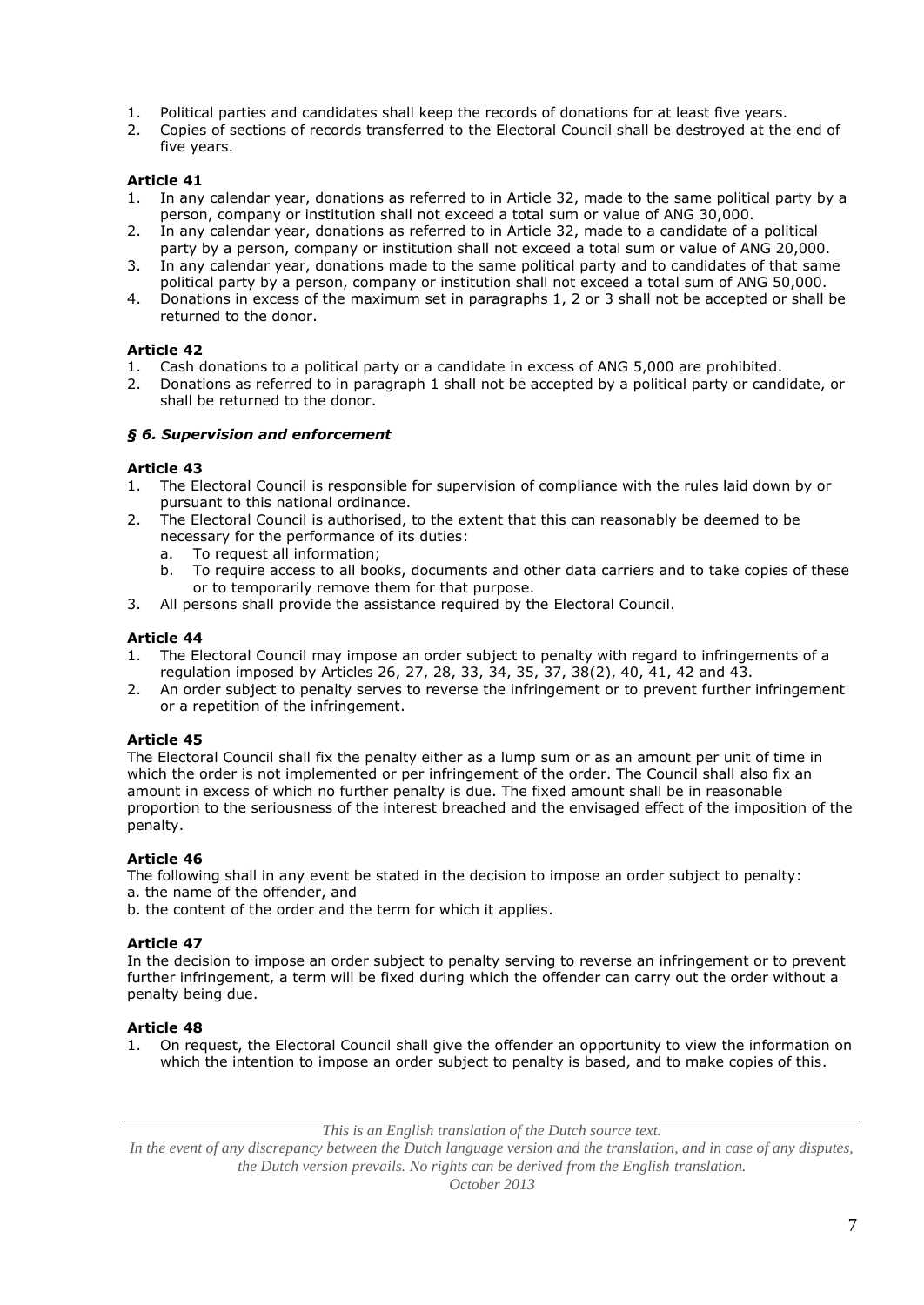2. The Electoral Council shall give the offender an opportunity to present his views and the offender may submit an appeal against the imposition of the order.

## **Article 49**

- 1. The power to collect forfeited amounts lapses six month after the date on which they are forfeited.<br>2. The prescription period is suspended through bankruptcy or compulsory winding up and every
- The prescription period is suspended through bankruptcy or compulsory winding up and every statutory impediment to collection of the penalty.

## **Article 50**

- 1. At the request of the offender, the Electoral Council may cancel an order subject to penalty that it has imposed, suspend it for a particular term or reduce the penalty in the event of the permanent or temporary inability of the offender to meet its obligations, partially or in full.
- 2. At the request of the offender, the Electoral Council may cancel an order subject to penalty that it has imposed if the decision has been in effect for one year without the penalty being forfeited.

# **Article 51**

- 1. In the absence of compliance with the order within the term, referred to in Article 46, the Electoral Council may provide for collection of the penalty plus the costs relating to collection by a writ of execution, unless an appeal has been submitted against the imposition of the order pursuant to the National ordinance administrative jurisdiction.
- 2. A writ of execution as referred to in paragraph 1, shall be served by bailiff's writ at the expense of the offender and gives rise to entitlement to enforcement within the meaning of the Code of Civil Procedure.
- 3. For six weeks following the date of service, an appeal against the writ of execution may be filed by a summons of the Electoral Council. The appeal suspends the execution. At the request of the Electoral Council, the court may cancel the suspension of the execution.

# **Article 52**

Forfeited penalties shall be deposited in the national treasury.

# **Article 53**

- 1. With his credentials, a candidate who has been elected as a Member of Parliament submits to Parliament a declaration signed by him that he did not act in contravention of the provisions of this national ordinance during the election campaign.
- 2. Within 30 days of accepting an appointment as minister, a minister must submit a declaration signed by him to the Electoral Council that he did not act in contravention of the provisions of this national ordinance during the election campaign.

# **Article 54**

- 1. Actions in contravention of Articles 26, 33, 34, 35, 40, 41, 42 and 53 shall be penalised by detention of no more than three months or a financial penalty of no more than ANG 10,000, or by both penalties.
- 2. The offences referred to in paragraph 1 are violations.
- 3. With a conviction for the violations referred to in paragraph 1, withdrawal of the rights referred to in Article 32(1.1) of the Criminal Code may be ordered.

# *§ 7. Confidentiality obligation*

## **Article 55**

- 1. Every person involved in the implementation of this national ordinance who gains access in that regard to information which he knows to be, or should reasonably assume to be of a confidential nature and for whom a confidentiality obligation does not already apply on the grounds of their office, profession or pursuant to statutory provisions, is required to protect the confidentiality of that information.
- 2. Paragraph 1 does not apply:
	- a. in relation to the offences described in Articles 198 and 200 of the Criminal Code;
	- b. to the extent that any statutory provision requires him to disclose information or the need to disclose information arises from his duties.

*This is an English translation of the Dutch source text.*

In the event of any discrepancy between the Dutch language version and the translation, and in case of any disputes, *the Dutch version prevails. No rights can be derived from the English translation.*